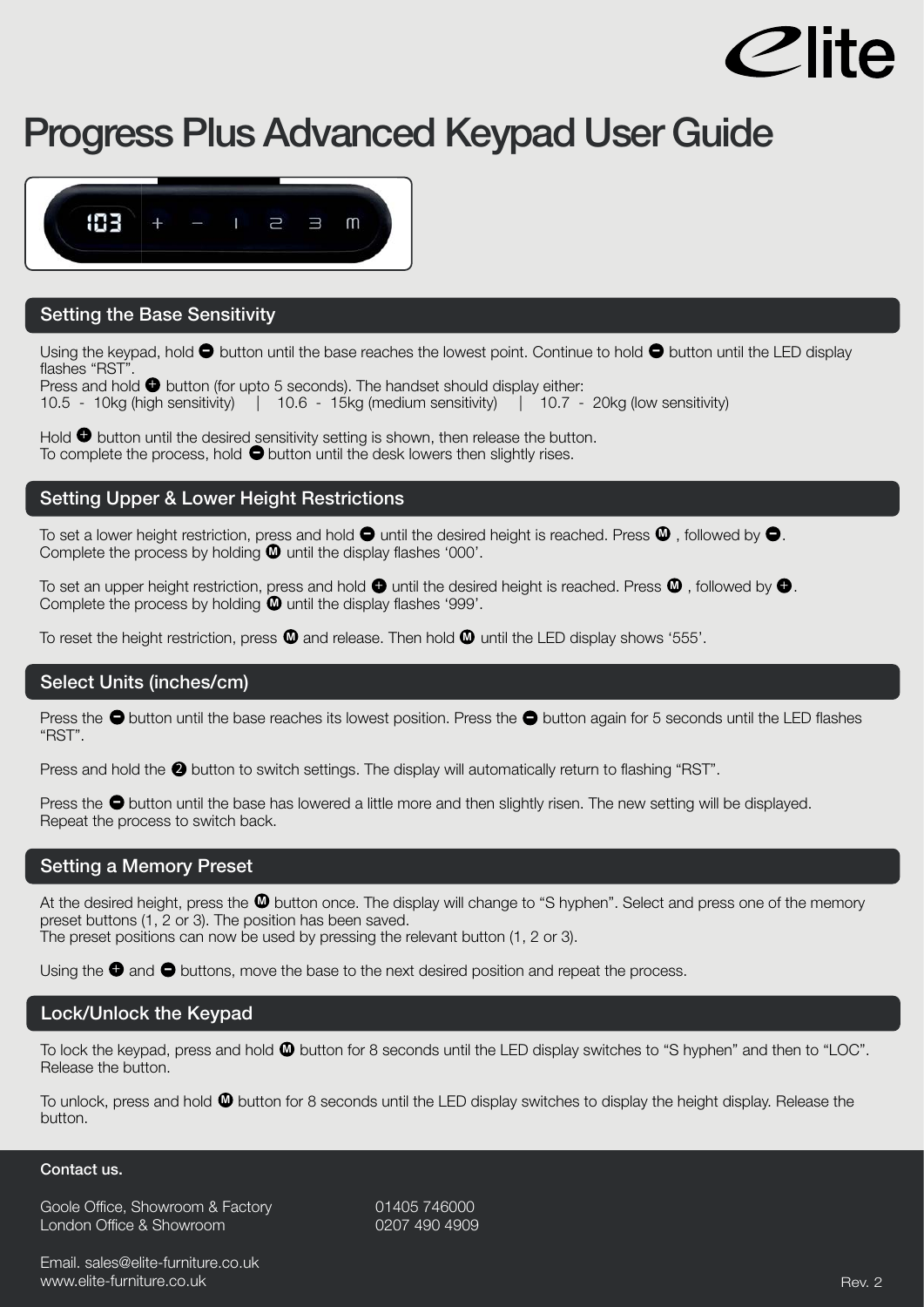

## **Sit-Stand App User Guide**

 $\bigcirc$ 

Compatible when purchased with Progress Plus Advanced Keypad PPKP/ and Keypad Dongle PPKPD

## **STEP 1**

## **Download**

Download the Sit-Stand app from the App Store on IOS Devices or Google Play on Andoid Devices.





## **Get Started**

Insert the Keypad Dongle (PPKPD) into the port marked 'F' on the control box, located on the underside of the desk.

Please ensure your mobile device Bluetooth is set to ON.

| Bluetooth |  |  |
|-----------|--|--|



## **STEP 4**

## **Equipment Control**

Once a device is connected, this can be controlled using the Equipment Control interface.

> **PRESS UP** for raising the height of

**PRESS DOWN** to lower the height of

the desk.

the desk.

## **Height Adjustment**



**Controls** 





## **Memory Setting**

Settings

To save the current height as a sitting position, press the MEMORY FUNCTION button, and select the SITTING POSITION button. A message will show to confirm the memory has been saved.

To save the current height as a standing position, press the MEMORY FUNCTION button, and select the STANDING POSITION button. A message will show to confirm the memory has been saved.

## **Health Programming**

To access the "Health Program" interface on an *IOS* device, select SETTINGS and choose SEDENTARY REMINDER.

Once your work hours have been entered, a daily standing goal can be set. Your progress against this goal will be tracked on the History/Stat interface.

To activate reminders, you will be required to select how many minutes after sitting you would like a notification. A ring tone can be selected by activating ring tones/ringer in the app.

## **Contact us.**

Goole Office, Showroom & Factory 01405 746000 London Office & Showroom 0207 490 4909

Email. sales@elite-furniture.co.uk www.elite-furniture.co.uk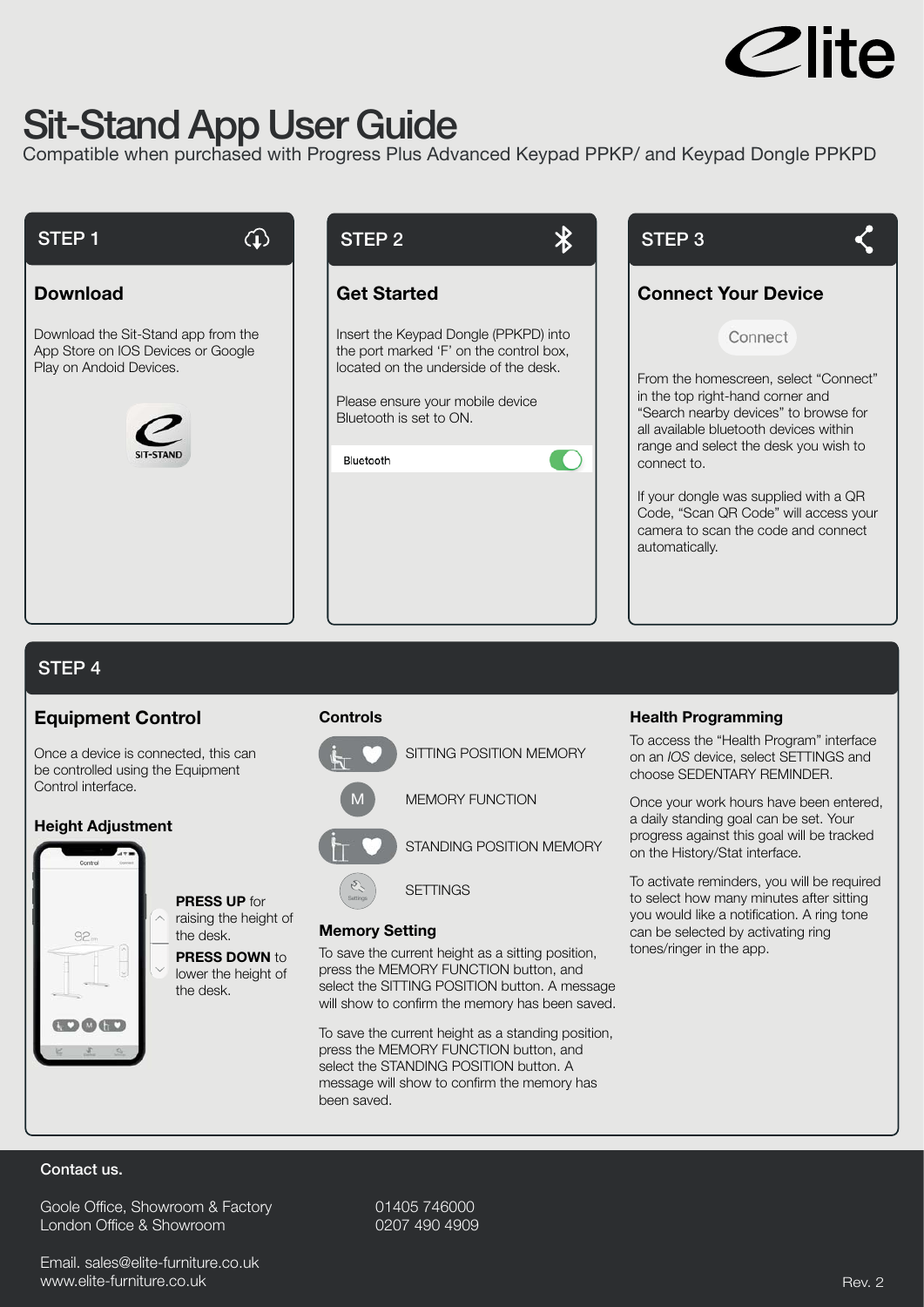

# **Sit-Stand App Health Programming**

To access the Health Program interface on an *IOS* device, select SETTINGS and choose SEDENTARY REMINDERS.

To access the Health Program interface on an *Android* device, select SETTINGS and press the arrow next to SEDENTARY REMINDERS.

| <b>Work Time</b>                                                                                                                                                                                                                                                                                                                                                                                                                                                         | Use the touch screen to highlight the days you work, then select the time entry window below.<br>Use the keyboard to enter your working hours excluding your lunch break in the AM and PM boxes.                                                                                                                                                                                                                                                                                                                                                                                                                                                                                                                                                                                                                                          |  |  |
|--------------------------------------------------------------------------------------------------------------------------------------------------------------------------------------------------------------------------------------------------------------------------------------------------------------------------------------------------------------------------------------------------------------------------------------------------------------------------|-------------------------------------------------------------------------------------------------------------------------------------------------------------------------------------------------------------------------------------------------------------------------------------------------------------------------------------------------------------------------------------------------------------------------------------------------------------------------------------------------------------------------------------------------------------------------------------------------------------------------------------------------------------------------------------------------------------------------------------------------------------------------------------------------------------------------------------------|--|--|
| To ensure you only receive<br>notifications and reminders during<br>your working hours, this section<br>requires you to select the days of<br>the week you work, and then set<br>your AM and PM working hours,<br>excluding your lunch break.                                                                                                                                                                                                                            | The example below shows the completed entry for a Monday to Friday, 08:30 to 17:00 working<br>pattern, with a 45 minute lunch break.<br><b>Time Entry Window</b><br>08 : 30<br>13<br>: 00<br>AM<br>To<br>Tue<br>Wed<br>Thu<br>Fri<br>Sat<br>Sun<br>Mon<br>PM<br>13 : 45<br>To<br>17 : 00                                                                                                                                                                                                                                                                                                                                                                                                                                                                                                                                                  |  |  |
| <b>Health Plan</b><br>Health Plan allows you to set a<br>daily goal for time spent standing<br>at work, tracking your progress<br>against an objective.                                                                                                                                                                                                                                                                                                                  | Turn on Health Plan by using the slider tool to select a % split between sitting and standing.<br>You will notice, based on your selection on the slider button, the above field will auto populate<br>with how many minutes this % translates into.<br>50%<br>50%<br>The default daily standing goal on an android device will be 1.0 hour. This can be altered by<br>selecting the grey box that contains 1.0 hour, and choosing one of the preset increments from 15<br>minutes to 4 hours.<br>lemind after 1.25 hours<br>Daily Standing Goal<br>1.0 hour<br>Remind after 1.5 hours<br><b>CONFIRM</b><br>PLEASE NOTE: Time spent standing will only be tracked when the desk height is at or above the standing position set within<br>the app. Refer to the Sit-Stand App User Guide for setting memory positions.                    |  |  |
| <b>Sedentary Reminders</b><br>Sedentary reminders aim to<br>encourage users to adopt a healthy<br>lifestyle at work and decrease their<br>time spent sitting for long periods.<br>Aim to stand up every 20 minutes<br>"New science shows that standing up<br>about every 20 minutes, even for only a<br>minute or two, reduces your risks of<br>developing diabetes and heart disease."<br><b>Gretchen Reynolds, Writer of New York</b><br><b>Times 'Phys Ed' Column</b> | To activate reminders on an IOS device, use your keyboard to select how many minutes after<br>$\mathcal{L}$<br>sitting you would like a notification. A ring tone can be selected by turning ON ring tones using<br>the toggle switch. There are 4 different tones to choose from.<br>Set reminder<br>Reminder after<br>Sitting time(min)<br>sedentary state<br>Ringtone:<br>To activate reminders on an android device, select the tickbox labelled Sedentary Reminders.<br>The default reminder will be set to 1.0 hour. This can be altered by selecting the grey box that<br>contains 'Reminder after 1.0 hour'. A ring tone can be selected by activating Ringer using the<br>adjacent tickbox. You will be able to select a tone from your devices standard alerts.<br>Sedentary Reminder<br>Remind after 1.0 hour<br>$\Box$ Ringer |  |  |

## **Contact us.**

Goole Office, Showroom & Factory 01405 746000 London Office & Showroom 0207 490 4909

Email. sales@elite-furniture.co.uk www.elite-furniture.co.uk